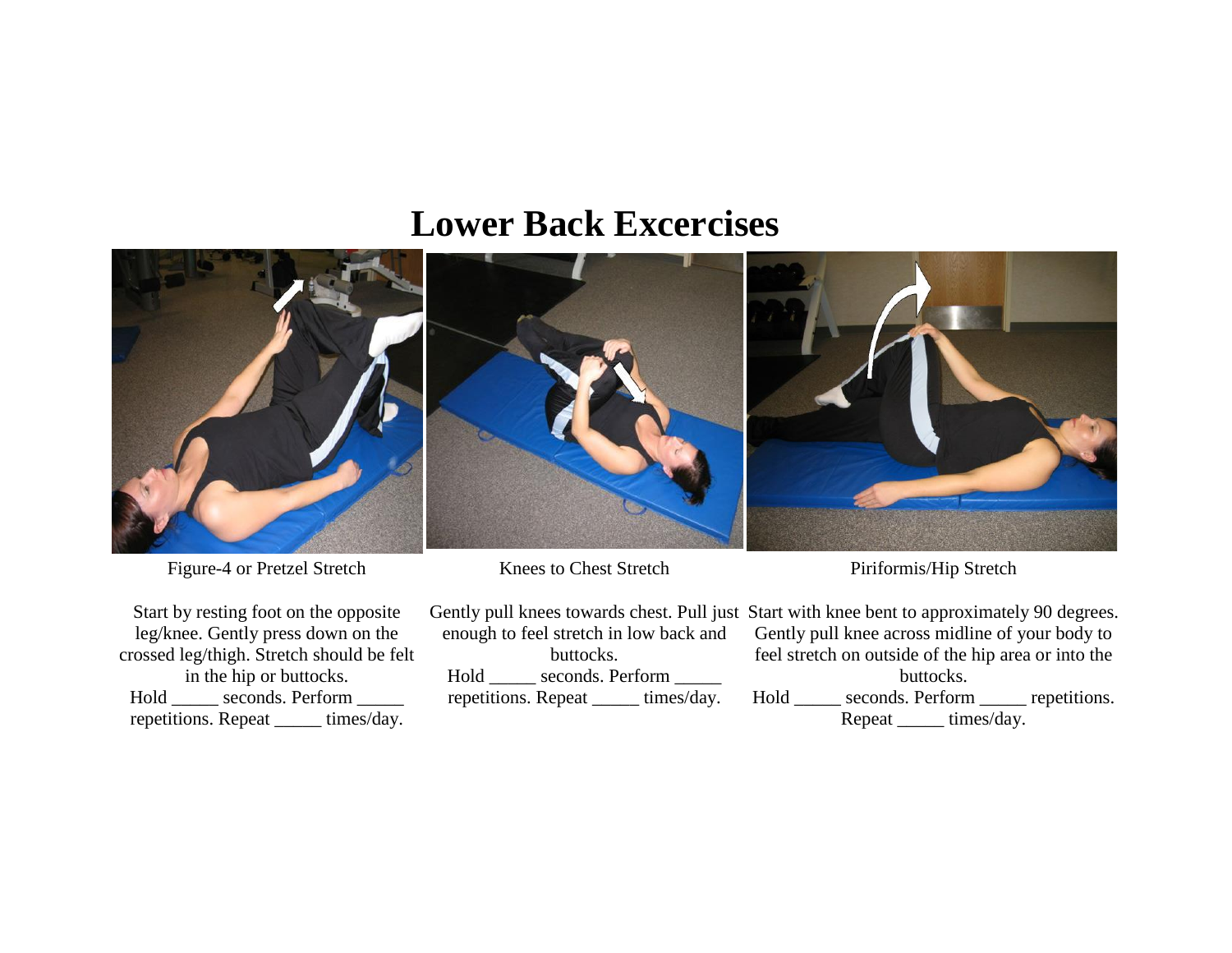Single Knee to Chest Stretch



Gently pull one knee towards chest. Pull just enough to feel stretch in low back and buttocks. Hold \_\_\_\_\_ seconds. Perform \_\_\_\_\_ repetitions. Repeat \_\_\_\_\_ times/day.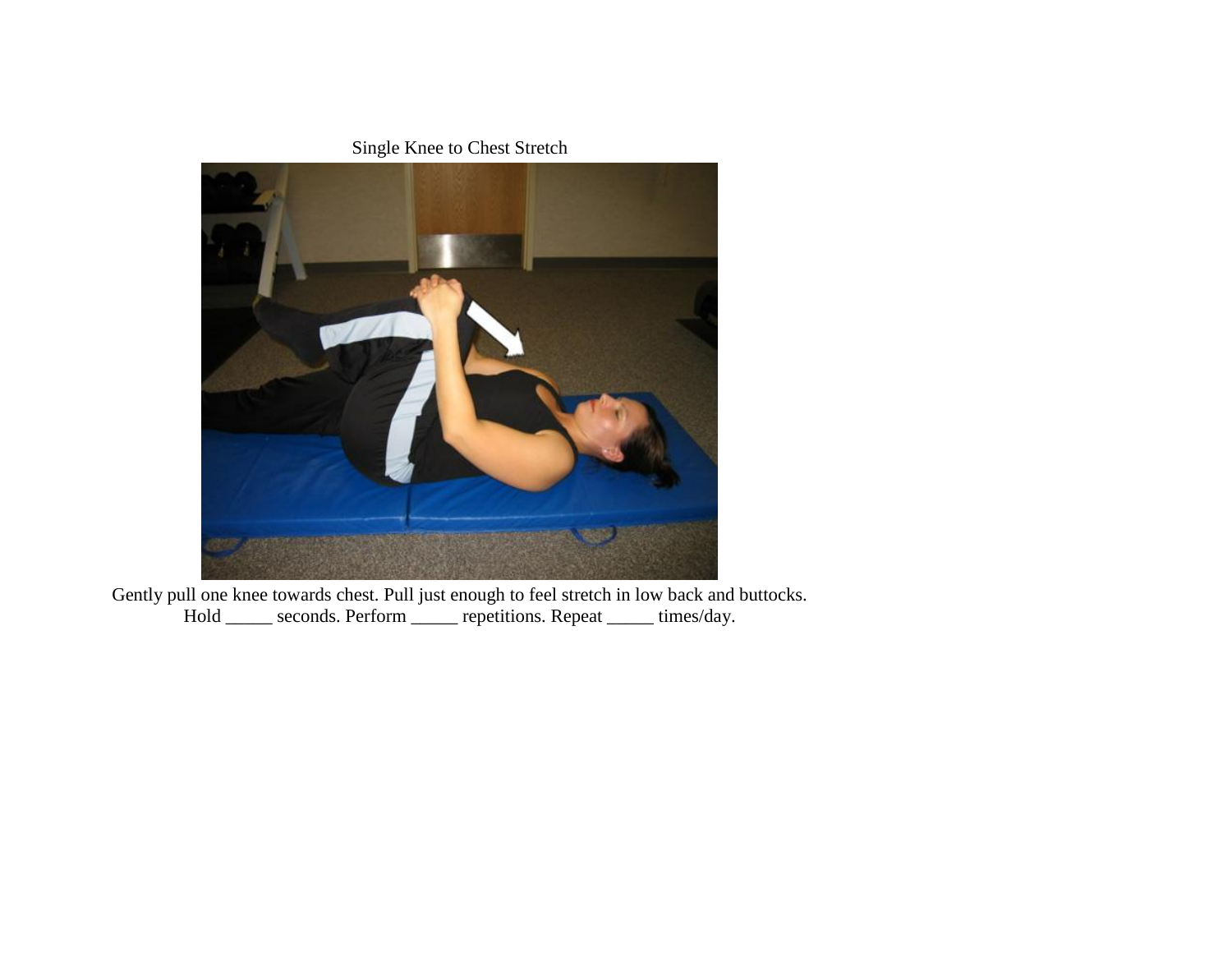



Lie on back with your knees bent approximately 90 degrees. Rotate slowly side to side. Hold \_\_\_\_\_ seconds. Perform \_\_\_\_\_ repetitions. Repeat \_\_\_\_\_ times/day.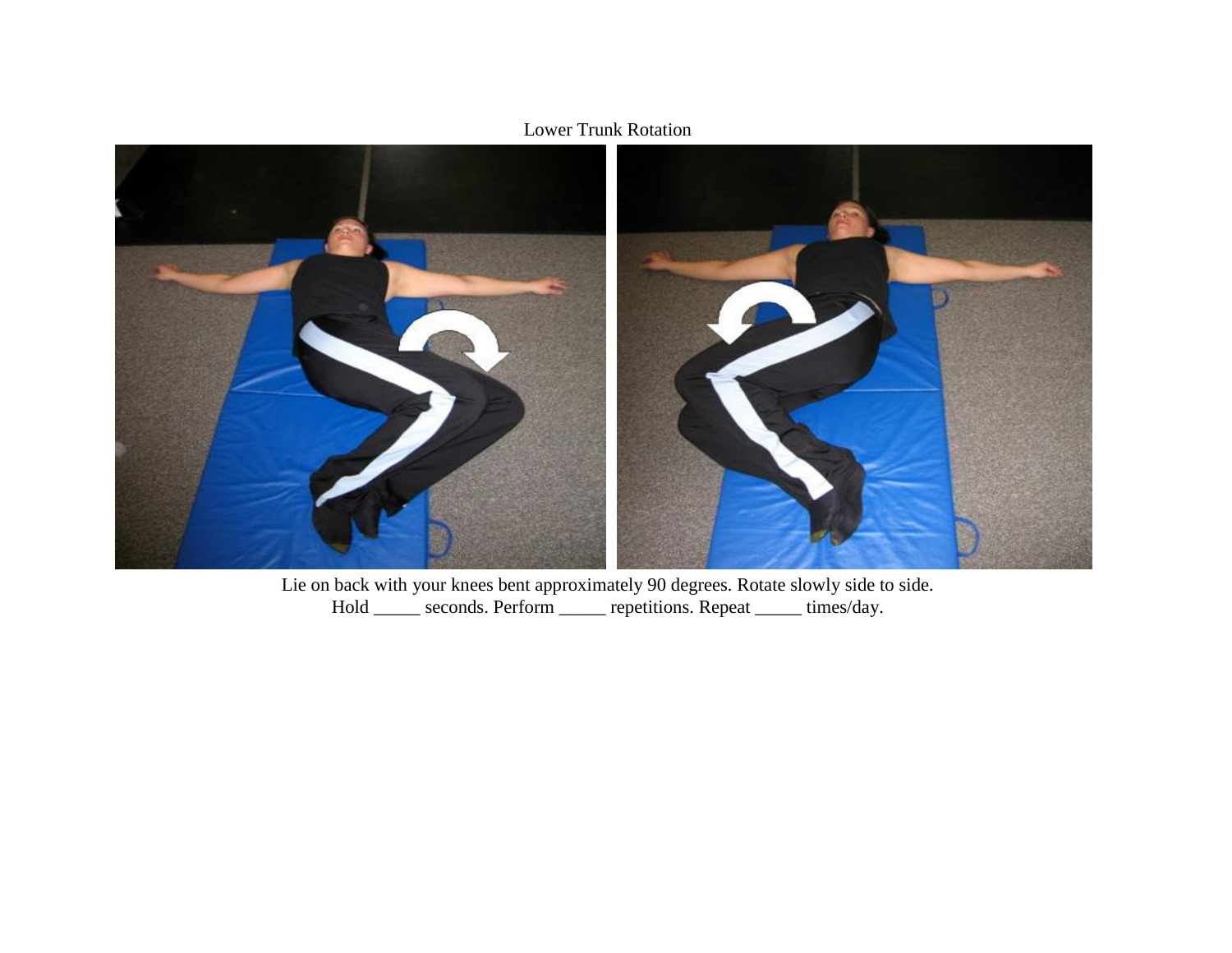## Low Back Extension Stretch on Elbows: 10 reps, 1 set



Lie on your stomach with elbows at your side. Press up on your elbows and hold.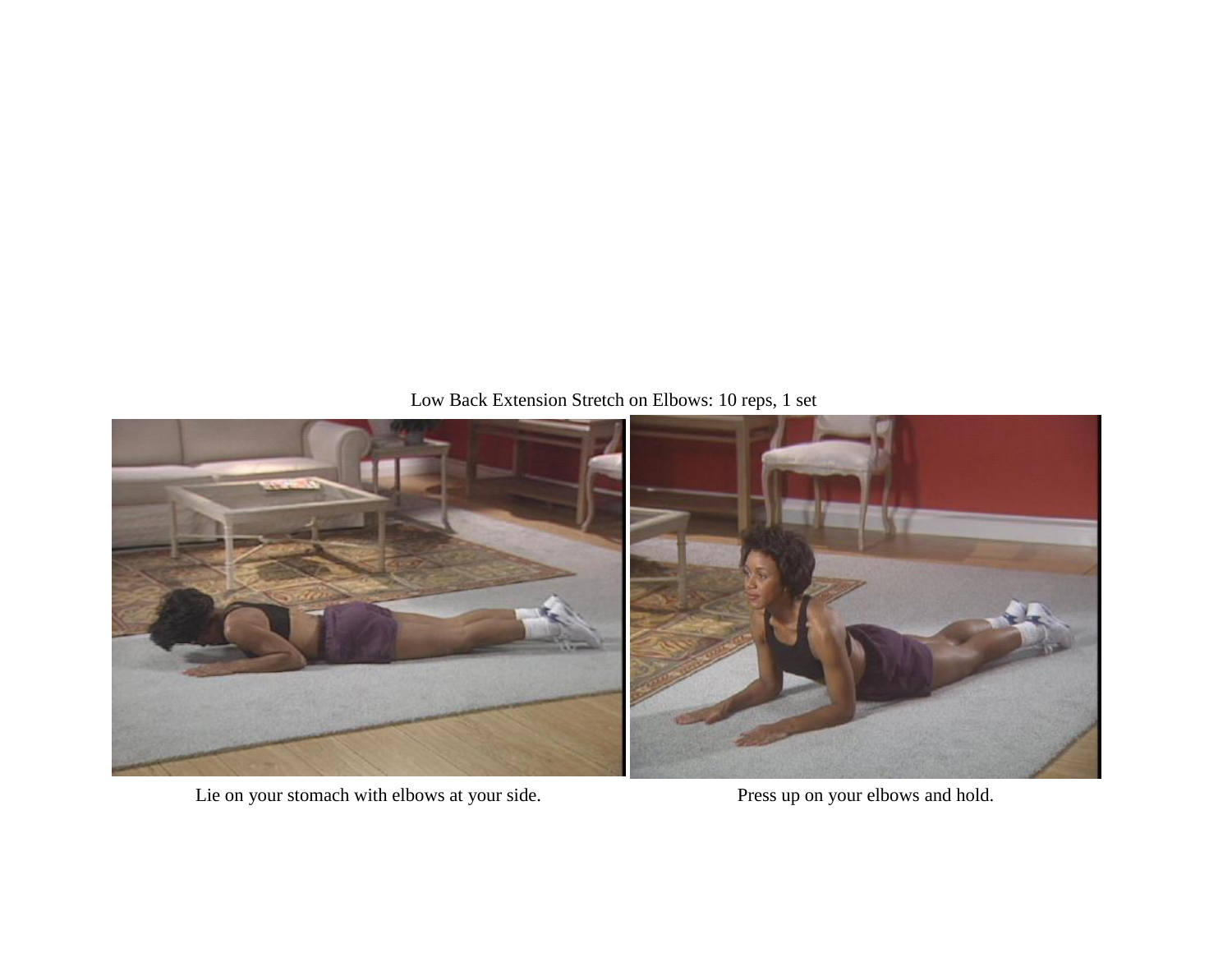Piriformis Stretch in Sitting: 2 reps, 30 sec hold, 1 set



Bend your knee and place ankle next to straight blace ankle next to straight Grab the side of your thigh. Pull knee across body. Sit up straight.<br>leg.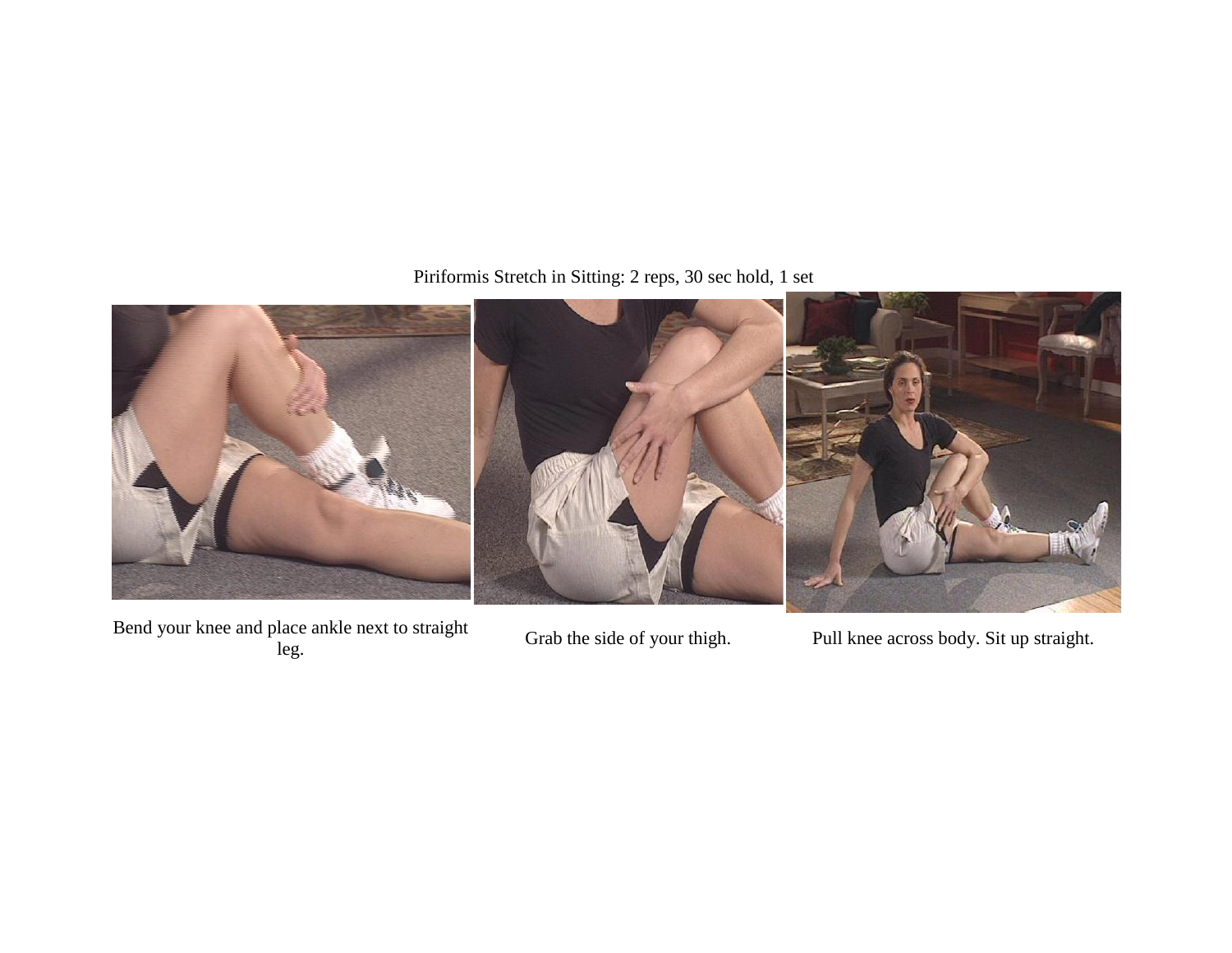## Pelvic Tilt in Supine: 10 reps, 1 set



Lie on your back with both knees bent. Flatten your back to floor. Relax up.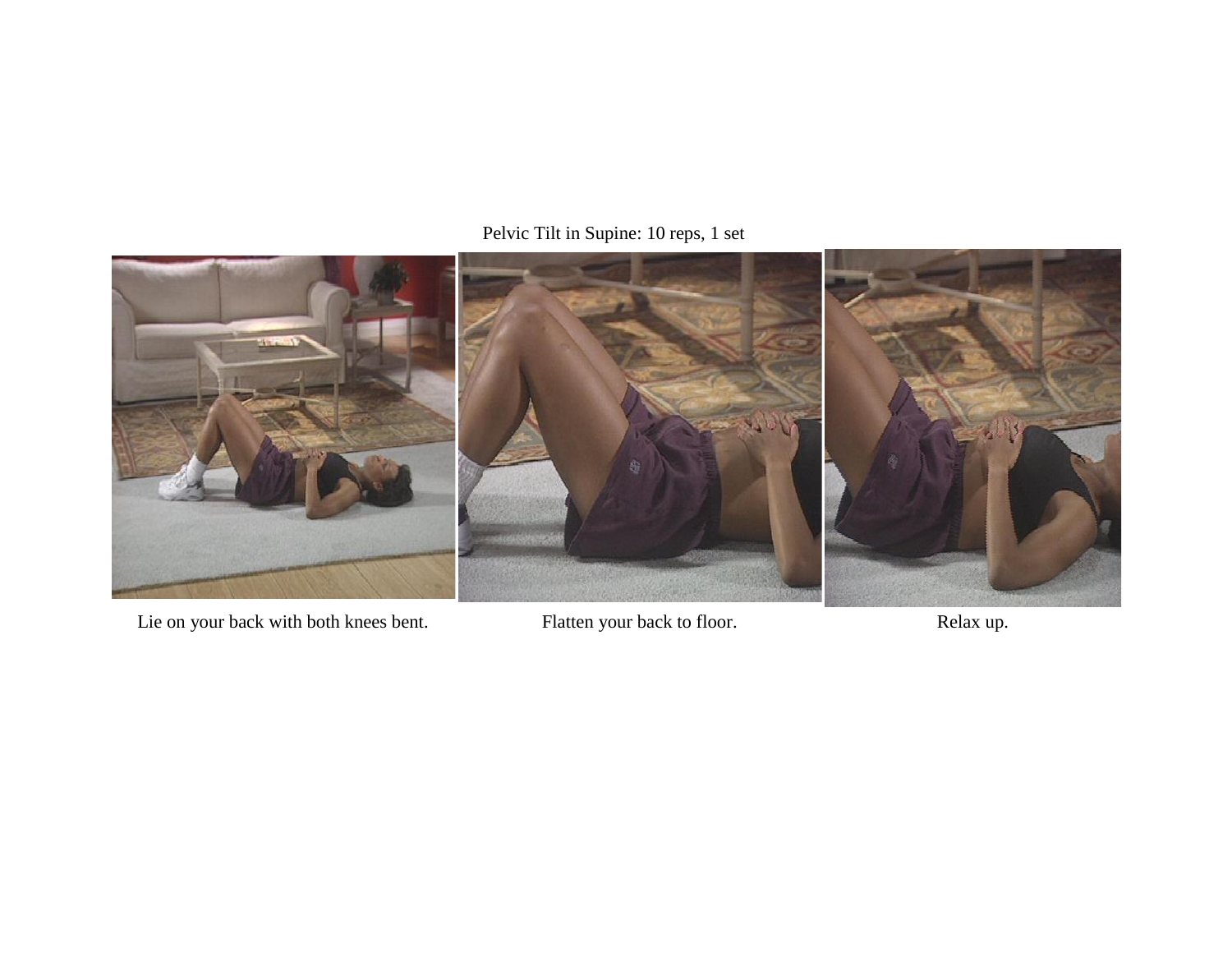Bridging: 10 reps, 1 set



Lie on your back with your knees bent. Lift your hips so your back is in a Lower and repeat.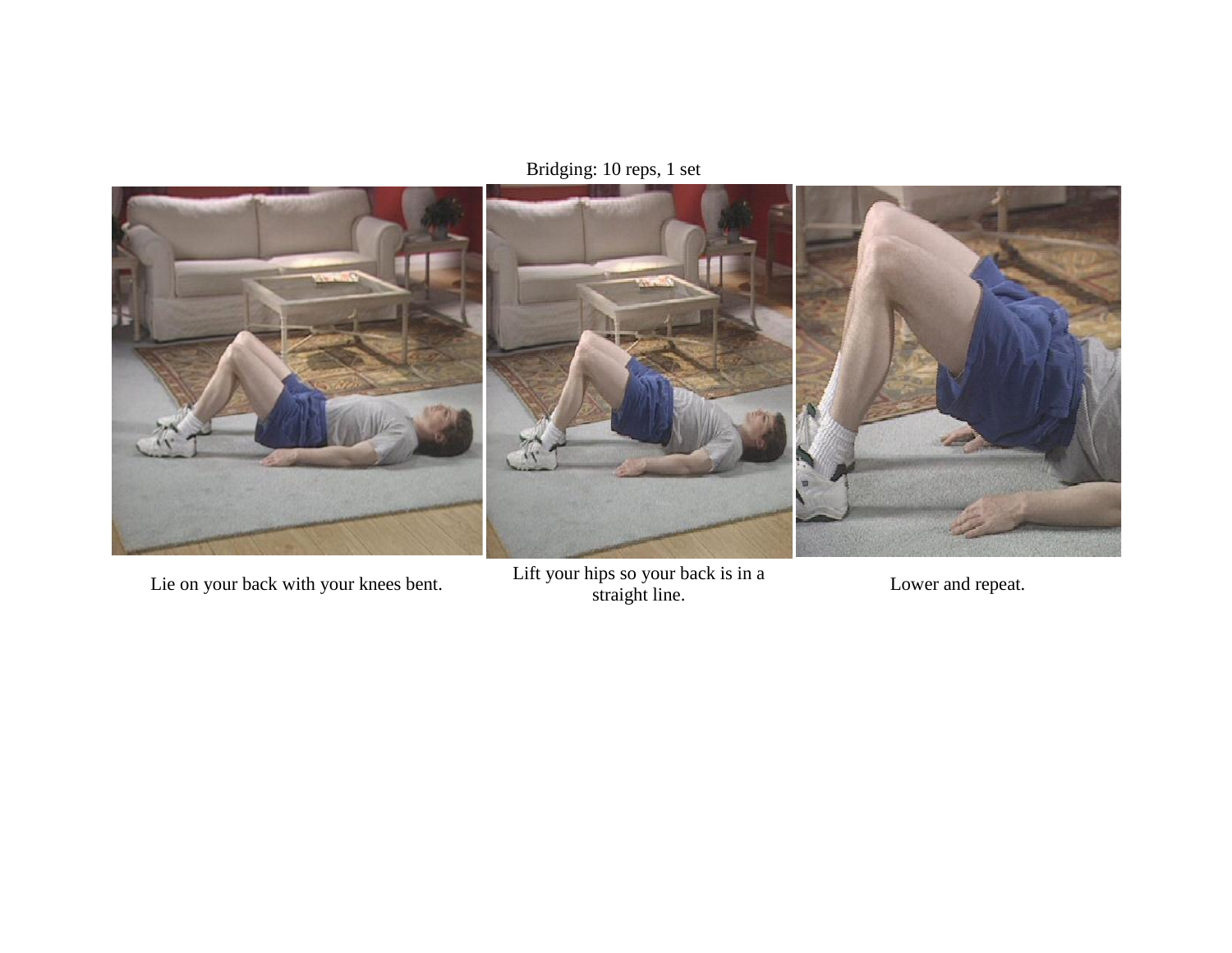Alternate Leg Raise in Quadraped: 10 reps, 1 set



Start on your hands and knees. Extend right leg straight back. Lower right leg then extend left leg.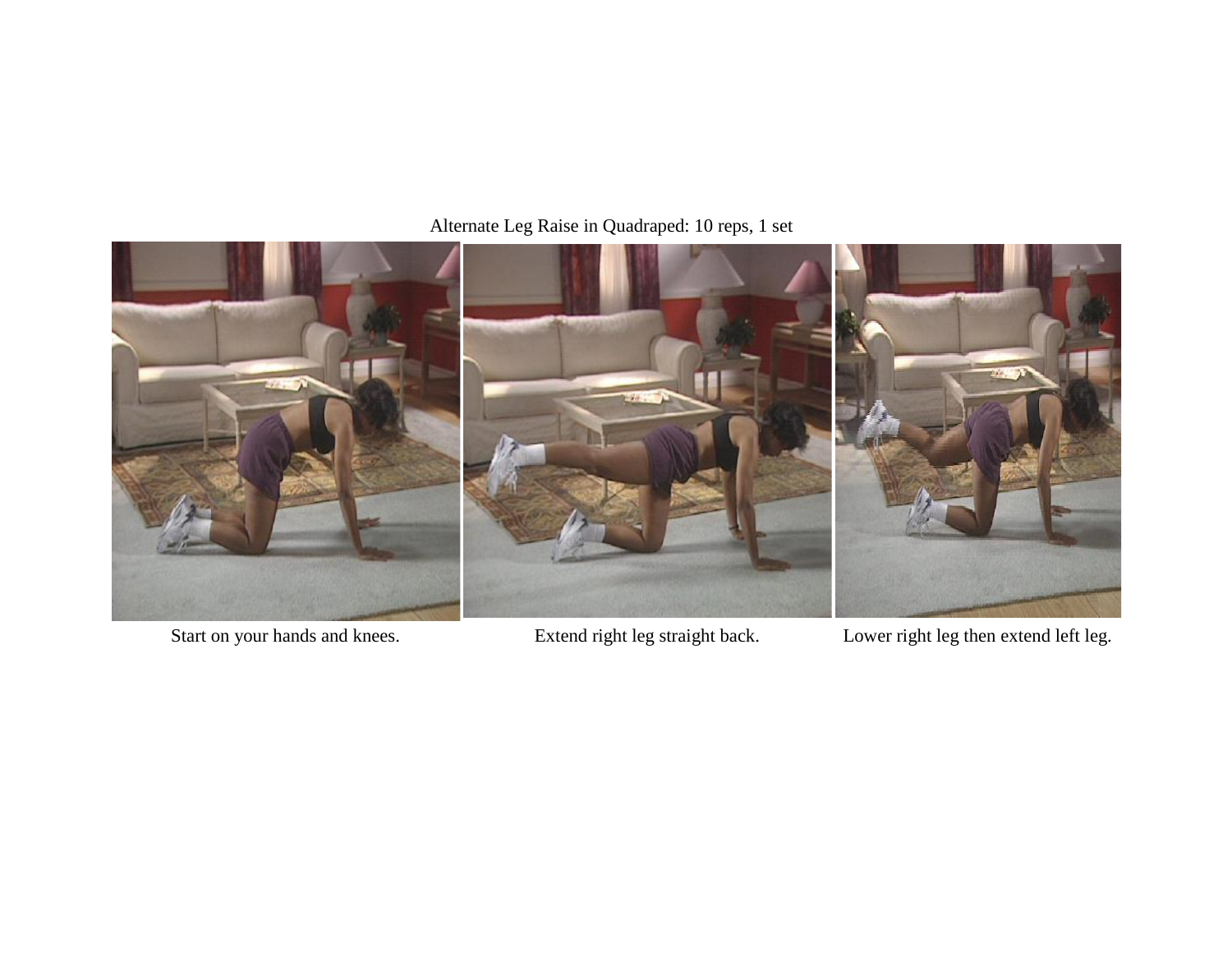Alternate, Opposite Arm & Leg Raise in Quadraped: 10 reps, 1 set



Start on your hands and knees. Raise your right arm and left leg. Lower then repeat with left arm and right leg.